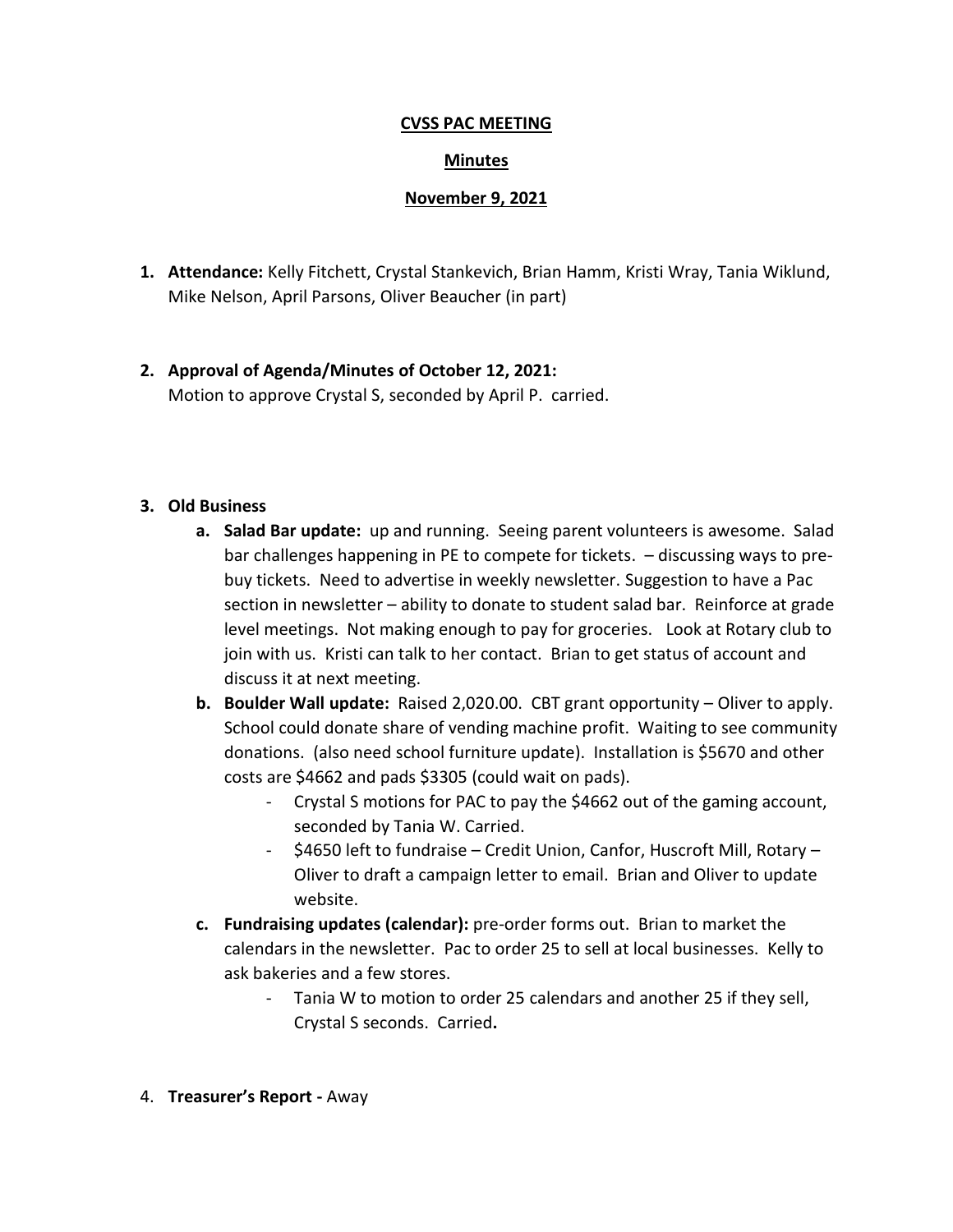### **5. Principal's Report**

- Volleyball and boys soccer wrapping up
- Yeti has had several trips and first aid course
- Clubs running strong
- School becoming closer to normal students leaving campus more
- Post out for another Ab ed teacher (.75) 160 students in this program (identifying as indigenous)
- In process of changing space into de-escalation room getting back on track room
- Support Pathways Program (only one of this kind in district) monitor attendance, behavior and academic progress – when kids need help with these areas they get a plan – 3 level program. Teachers have written 430 reports so far. Vulnerable student support team. Assign leads for individual kids with a team for them. After 36 school days we have 44 kids identified. Meet with them weekly. Non disciplinary support. 12 kids have shown dramatic improvement. (3 weeks without reports). Last year we did not have this information – now tracking with outcomes. 460 kids doing very well. Only 39 kids have missed 25% of classes – behaviours 70 kids, academically there is a range. ( approx. 70) - helps funding for IEP's. target support. Response to Intervention model.
- Must notify all stakeholders when cameras in school are being upgraded – this is occurring in next few weeks - any questions can discuss next meeting.
- Discussions with teachers and students will be talking more about anti-hate, anti-racism – will be creating targets to address. Education first approach to address with students. There have been some incidents (rise in this) – kids/parents notified and assignments given if there is suspension. Cannot admit them back into school until they show greater understanding. Have not yet had second offenses (would go to district review). – December will discuss further. – this includes sexual harassment behavior.
- Grade 12 post secondary scholarship workshops being provided First of 3 is November 18, 2-4pm
- Name change survey is out website outlines process. Over 800 votes so far. Next step is focus group – Virtual Open Town Hall Nov 17 from 6-7pm to share results of survey – questions and recommendations – key stakeholder groups the next day (pac to be invited). That group will leave with a strong recommendation to the school board – December 7